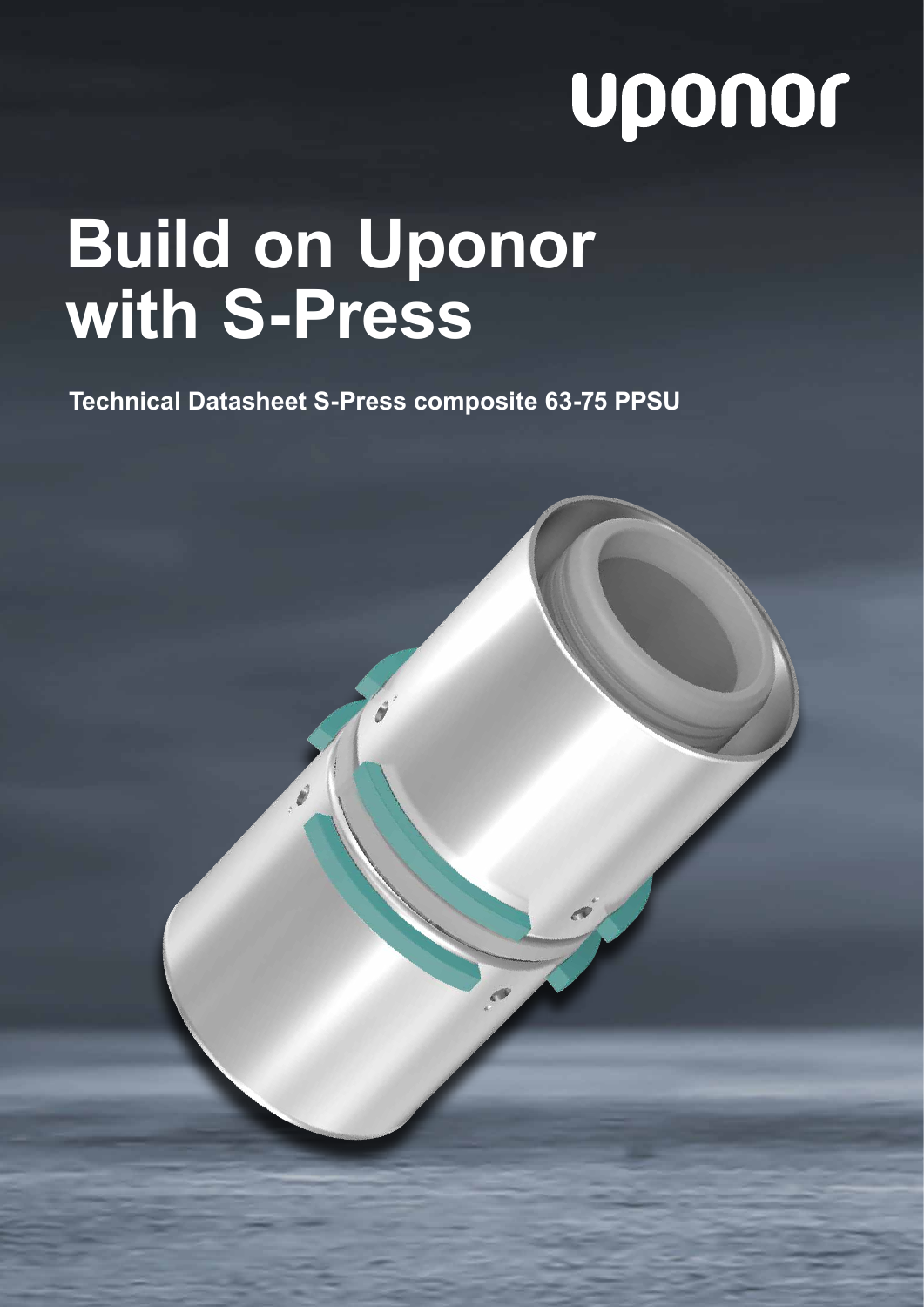### **S-Press portfolio extension in dimension 63-75**

#### **Build to make your riser installation fast and reliable under attractive terms**

- $\checkmark$  Big dimension 63-75 with PPSU body
- $\checkmark$  S-Press 63-75 material is listed on the 4MS positive list of the as approved **lead-free** material to be in contact with water for human consumption
- $\checkmark$  Fast installation with easy bevelling and without calibration
- $\checkmark$  Compatibility to current pipes and tools
- $\checkmark$  Free choice between Uponor RS portfolio and S-Press composite portfolio 63-75
- $\checkmark$  Colour coding
- $\checkmark$  Test safety function
- $\checkmark$  Stop ring segments for easy and precise jaw fixation

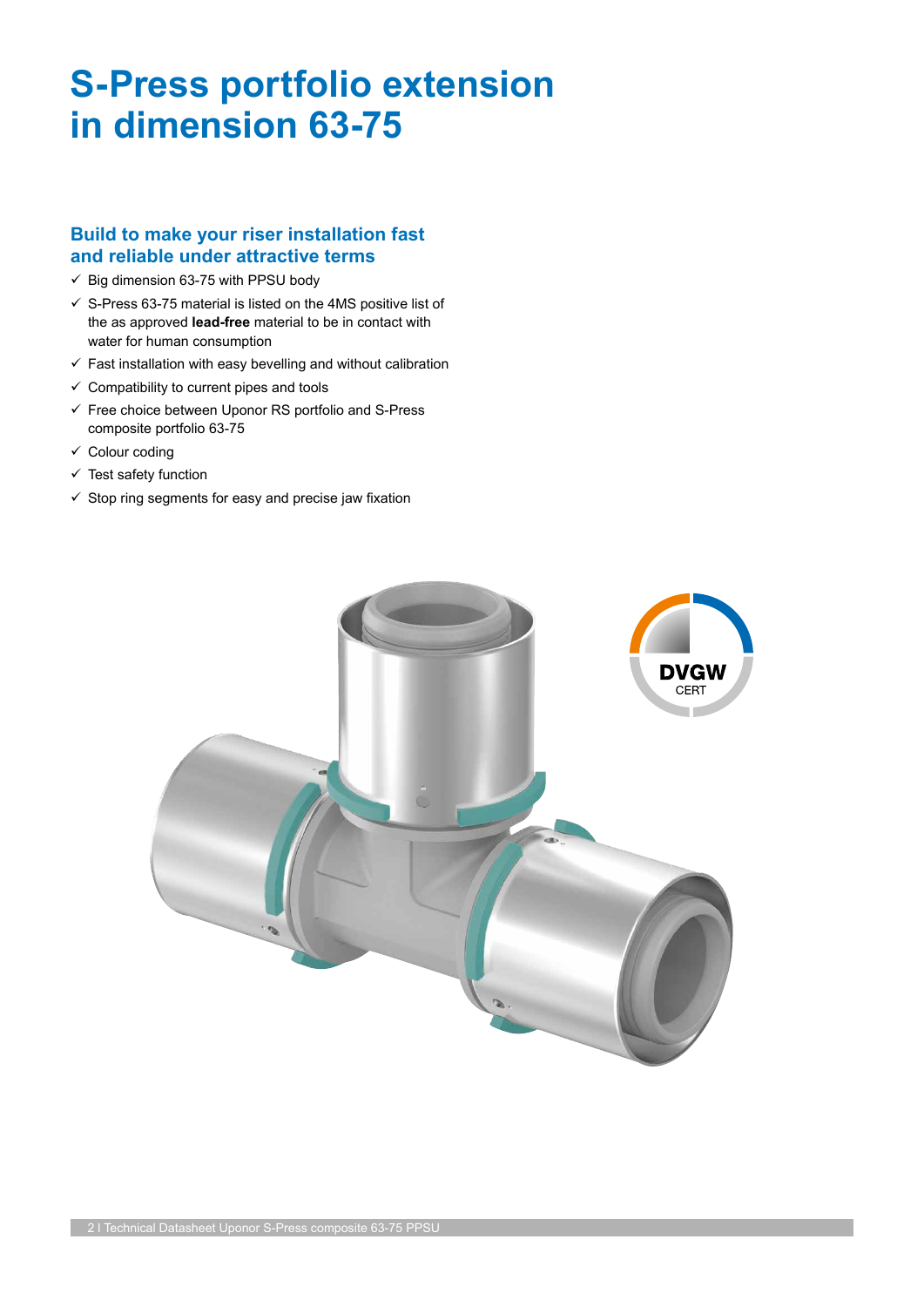### **Features of S-Press composite 63-75 PPSU**

|                                                   | <b>S-Press</b><br>composite<br><b>63-75 PPSU</b> |  |  |  |  |
|---------------------------------------------------|--------------------------------------------------|--|--|--|--|
| <b>Compatible Pipes</b>                           |                                                  |  |  |  |  |
| MLC Pipe white S                                  |                                                  |  |  |  |  |
| MLC Pipe white S                                  |                                                  |  |  |  |  |
|                                                   |                                                  |  |  |  |  |
|                                                   |                                                  |  |  |  |  |
|                                                   |                                                  |  |  |  |  |
|                                                   |                                                  |  |  |  |  |
| Easy bevelling without calibration                |                                                  |  |  |  |  |
| Test safety function                              |                                                  |  |  |  |  |
| PPSU body with fixed stainless steel press sleeve |                                                  |  |  |  |  |
|                                                   |                                                  |  |  |  |  |

mm



The bright colour coding on the press indicator are easy to recognise even from far distances. The matching colour coding on the pressing jaws tells you which tool to use.

#### **Fully compatible to related Uponor multilayer composite pipes and Uponor press tools** <u>Teizileo Udoniof Inu</u>

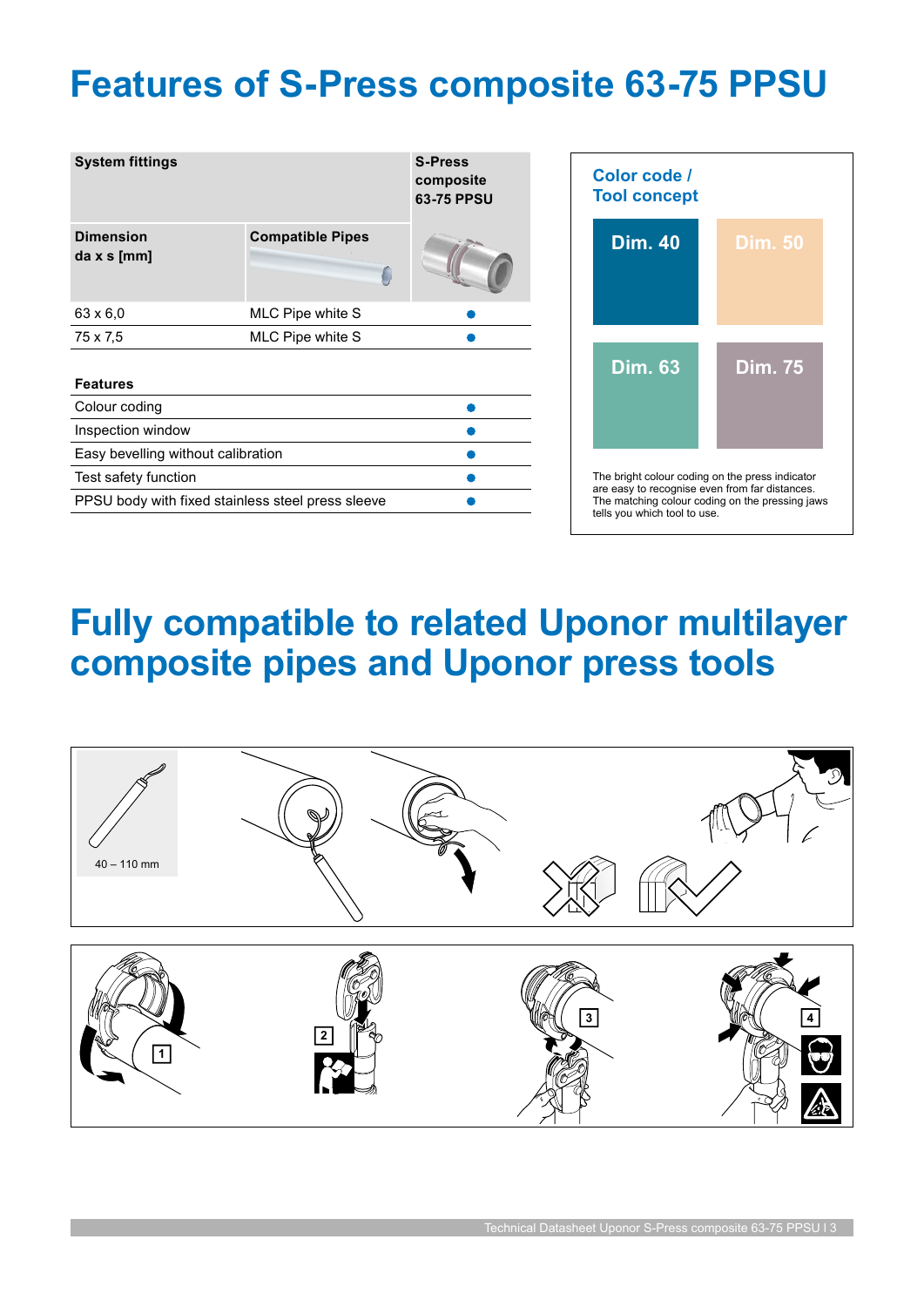### **Fields of application**

The Uponor S-Press fitting 40-75 is applicable for all sanitary facilities, e.g. for house construction and for public and commercial buildings. Together with the Uponor MLC it has system approvals all overEurope for drinking water incl. hygiene approvals. S-Press 40-75 is also applicable for heating and cooling.

**Tap water:** The permanent operating temperature ranges from 0°C to 70°C at a maximum permanent operating pressure of 10 bar. The short-term malfunction temperature is 95°C for a period of 100 hours in the operating life time. **Heating:** The permanent operating temperature ranges up to 80°C at a maximum permanent operating pressure of 10 bar. The short-term malfunction temperature is 100°C for a period of 100 hours in the operating life time.

### **Uponor S-Press composite 40-75 portfolio**



#### **UPONOR S-PRESS COMPOSITE ELBOW**

| <b>Items</b> | <b>Description</b> | material    |
|--------------|--------------------|-------------|
| 1046386      | PPSU 40-40         | PPSU        |
| 1046387      | PPSU 50-50         | PPSU        |
| 1032877      | PPSU 63-63         | PPSU        |
| 1032878      | <b>PPSU 75-75</b>  | <b>PPSU</b> |



#### **UPONOR S-PRESS COMPOSITE ELBOW 45°**

| <b>Items</b> | <b>Description</b> | material    |  |
|--------------|--------------------|-------------|--|
| 1046388      | <b>PPSU 40-40</b>  | <b>PPSU</b> |  |
| 1046389      | PPSU 50-50         | PPSU        |  |
| 1032879      | PPSU 63-63         | PPSU        |  |
| 1032880      | <b>PPSU 75-75</b>  | PPSU        |  |



#### **UPONOR S-PRESS COMPOSITE COUPLING**

| <b>Items</b> | <b>Description</b> | material |
|--------------|--------------------|----------|
| 1046401      | <b>PPSU 40-40</b>  | PPSU     |
| 1046402      | PPSU 50-50         | PPSU     |
| 1032881      | PPSU 63-63         | PPSU     |
| 1032882      | <b>PPSU 75-75</b>  | PPSU     |



#### **UPONOR S-PRESS COMPOSITE REDUCER**

| <b>Items</b> | <b>Description</b> | material |
|--------------|--------------------|----------|
| 1046403      | <b>PPSU 40-25</b>  | PPSU     |
| 1046404      | <b>PPSU 40-32</b>  | PPSU     |
| 1046405      | <b>PPSU 50-32</b>  | PPSU     |
| 1046406      | <b>PPSU 50-40</b>  | PPSU     |
| 1032883      | PPSU 63-40         | PPSU     |
| 1032884      | PPSU 63-50         | PPSU     |
| 1032885      | <b>PPSU 75-50</b>  | PPSU     |
| 1032886      | <b>PPSU 75-63</b>  | PPSU     |

#### **UPONOR S-PRESS COMPOSITE TEE**

| <b>Items</b> | <b>Description</b> | material    |
|--------------|--------------------|-------------|
| 1046390      | PPSU 40-40-40      | <b>PPSU</b> |
| 1046391      | PPSU 50-50-50      | <b>PPSU</b> |
| 1032887      | PPSU 63-63-63      | PPSU        |
| 1032888      | PPSU 75-75-75      | PPSU        |

#### **UPONOR S-PRESS COMPOSITE TEE REDUCER**

| Items   | <b>Description</b> | material |
|---------|--------------------|----------|
| 1046392 | PPSU 40-20-40      | PPSU     |
| 1046393 | PPSU 40-25-32      | PPSU     |
| 1046394 | PPSU 40-25-40      | PPSU     |
| 1046395 | PPSU 40-32-32      | PPSU     |
| 1046396 | PPSU 40-32-40      | PPSU     |
| 1046397 | PPSU 50-25-40      | PPSU     |
| 1046398 | PPSU 50-25-50      | PPSU     |
| 1046399 | PPSU 50-32-50      | PPSU     |
| 1046400 | PPSU 50-40-50      | PPSU     |
| 1032889 | PPSU 63-25-63      | PPSU     |
| 1032890 | PPSU 63-32-63      | PPSU     |
| 1032891 | PPSU 63-40-63      | PPSU     |
| 1032892 | PPSU 75-32-75      | PPSU     |
| 1032893 | PPSU 75-40-75      | PPSU     |
| 1032894 | PPSU 75-50-75      | PPSU     |

#### **UPONOR S-PRESS ADAPTER MALE THREAD**

| <b>Items</b> | <b>Description</b> | material     |
|--------------|--------------------|--------------|
| 1046901      | 40-R1 1/4"MT       | <b>Brass</b> |
| 1046902      | 40-R1 1/2"MT       | <b>Brass</b> |
| 1046905      | 50-R1 1/2"MT       | <b>Brass</b> |
| 1046906      | 50-R2"MT           | <b>Brass</b> |
| 1032895      | 63-R2"MT           | <b>Brass</b> |
| 1032896      | 75-R2 1/2"MT       | Brass        |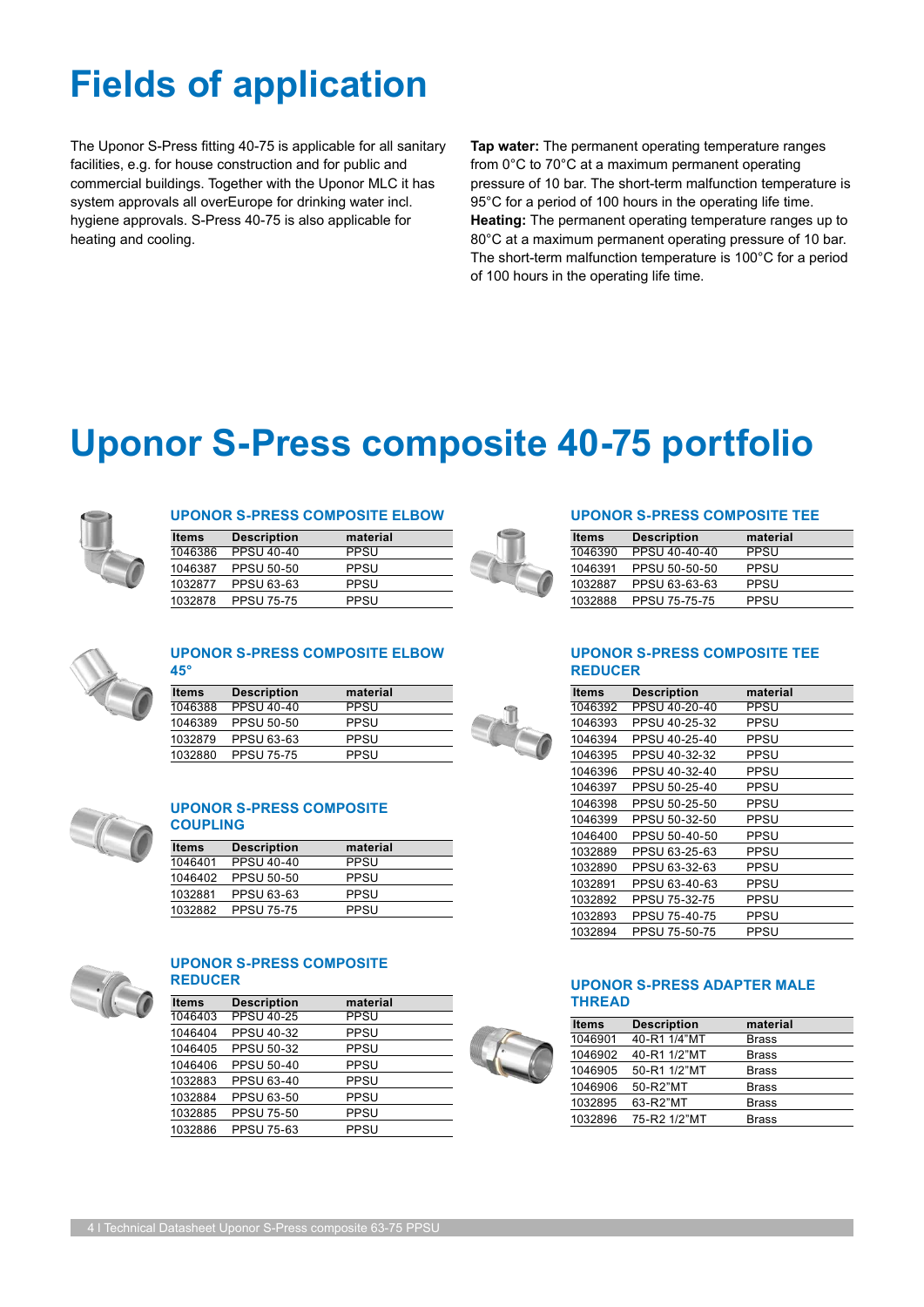### **List of Zeta values**

|                                   | Zeta values $\zeta$                           |              |              |              |      |  |  |  |
|-----------------------------------|-----------------------------------------------|--------------|--------------|--------------|------|--|--|--|
|                                   | <b>DN 32</b>                                  | <b>DN 40</b> | <b>DN 50</b> | <b>DN 65</b> |      |  |  |  |
|                                   | Dimensions OD d <sub>s</sub><br>mm            |              |              |              |      |  |  |  |
|                                   |                                               | 40           | 50           | 63           | 75   |  |  |  |
| Branch run at flow split          | <b>TA</b><br>$\vert \downarrow \nu \vert$     | 5,5          | 4,4          | 5,2          | 5,0  |  |  |  |
| Branch run at flow split          | TD                                            | 1,0          | 0,7          | 1,2          | 1,2  |  |  |  |
| Branch reverse run at flow split  | TG<br>$\rightarrow$                           | 6,1          | 4,8          | 6,7          | 6,3  |  |  |  |
| Branch reverse run at merged flow | <b>TVA</b>                                    | 12,1         | 9,4          | 12,6         | 11,8 |  |  |  |
| Branch run at merged flow         | <b>TVD</b>                                    | 22,8         | 18,8         | 25,5         | 26,0 |  |  |  |
| Branch reverse run at merged flow | TVG $\stackrel{V}{\equiv}$                    | 12,4         | 9,7          | 13,5         | 12,7 |  |  |  |
| Press elbow                       | <b>W90</b><br>$\frac{v_{\perp}}{\sqrt{2\pi}}$ | 5,1          | 4,3          | 4,4          | 3,8  |  |  |  |
| Press elbow 45°                   | <b>W45</b><br>٧Ý<br>$\frac{1}{2}$             | 2,1          | 2,0          | 1,7          | 1,7  |  |  |  |
| Reducing                          | RED $\rightarrow$                             | 0,9          | 1,3          | 1,2          | 1,0  |  |  |  |
| Coupling                          | K<br>$\rightarrow$ $\rightarrow$              | 0,8          | 0,6          | 0,6          | 0,6  |  |  |  |

*Zeta values S-Press composite 40-75 portfolio*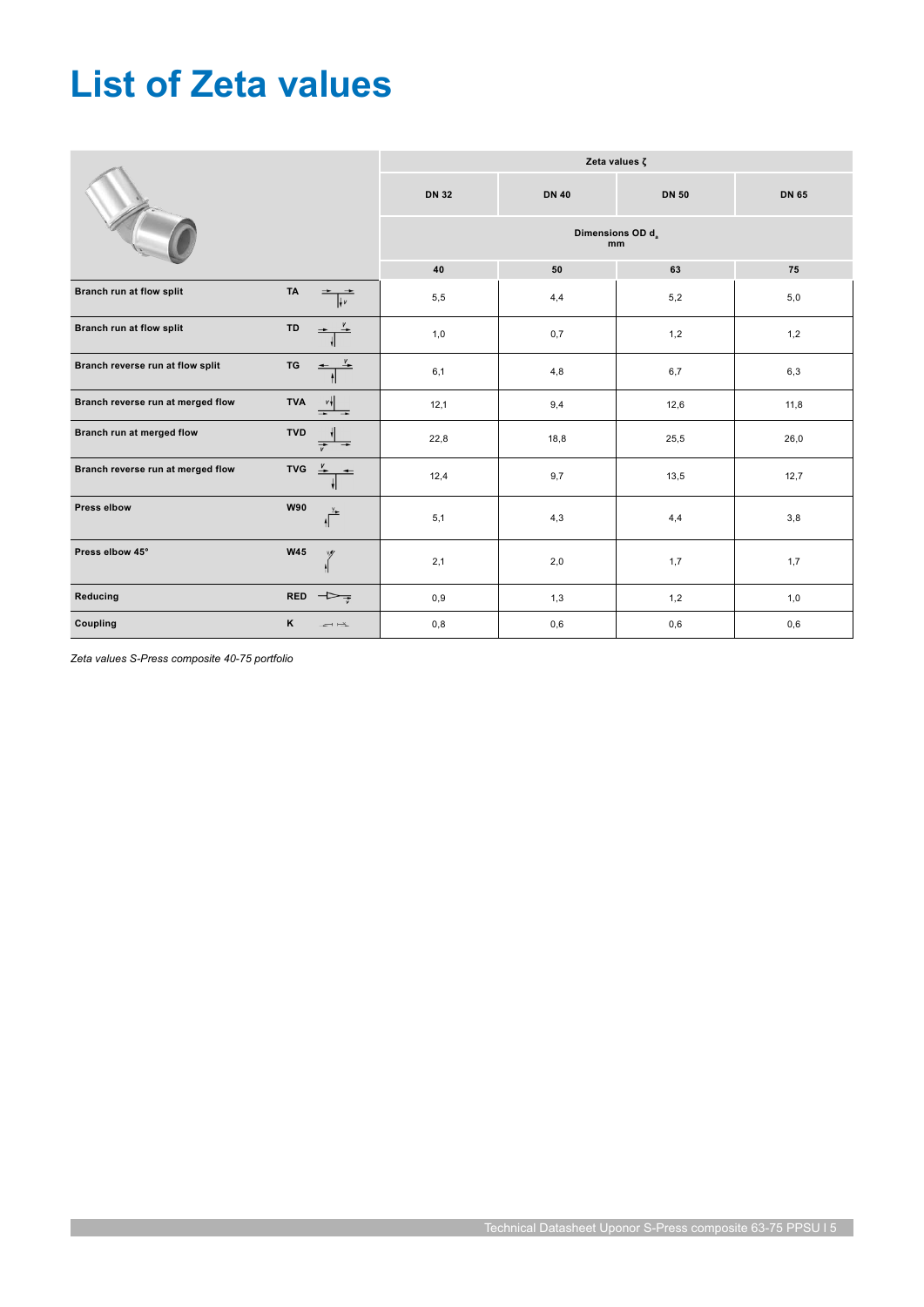### **Pressure loss diagram for Uponor composite pipes, drinking cold water**

#### **Flow of water at 10 °C**

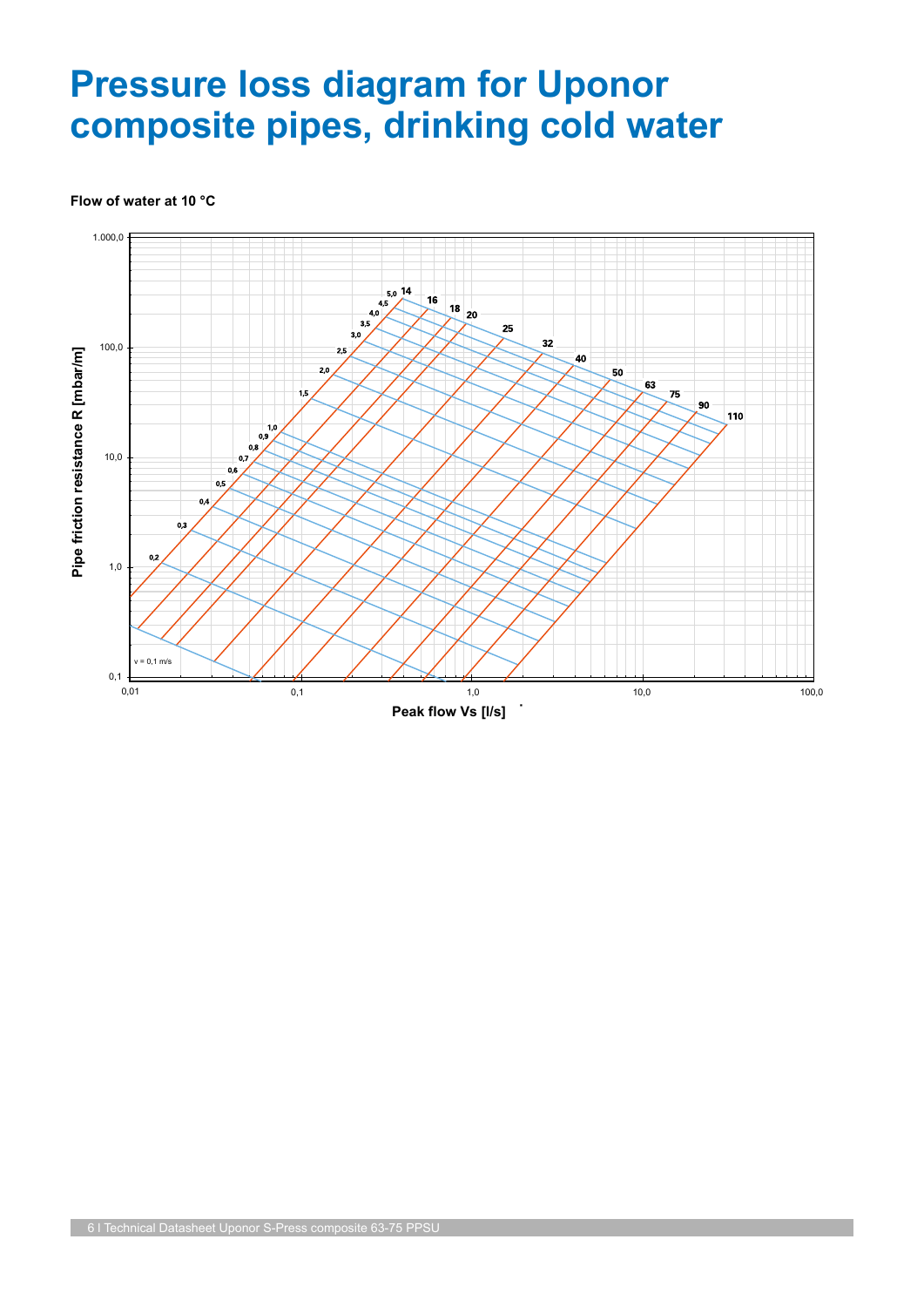### **Calculation basis for radiator connection - Hot water pipe sizing table**

|                    |                  |                  |                |                  |                 | <b>Conversion factor for pressure loss</b> |                  |                                | Water temperature 70 °C  |                    |              |                  |
|--------------------|------------------|------------------|----------------|------------------|-----------------|--------------------------------------------|------------------|--------------------------------|--------------------------|--------------------|--------------|------------------|
| $90^{\circ}$ C     | 80°C             | $70^{\circ}$ C   | $60^{\circ}$ C |                  | $50^{\circ}$ C  | $40^{\circ}$ C                             | $30^{\circ}$ C   | $20^{\circ}$ C                 | Supply temperature 80 °C |                    |              |                  |
| 0,95               | 0,98             | 1,00             | 1,02           |                  | 1,05            | 1,10                                       | 1,14             | 1,20                           | Return temperature 60 °C |                    |              |                  |
|                    |                  |                  | $40 \times 4$  |                  | $50 \times 4,5$ |                                            | 63 x 3           |                                |                          |                    | 75 x 7,5     |                  |
|                    |                  |                  | <b>DN 32</b>   |                  | <b>DN 40</b>    |                                            | <b>DN 50</b>     |                                |                          |                    | <b>DN 65</b> |                  |
|                    |                  |                  |                | $V/I = 0,80$ I/m |                 | $V/I = 1,32$ $I/m$                         | $V/I = 2,04$ I/m |                                |                          |                    |              | $V/I = 2,83$ I/m |
|                    | Q                | ${\sf m}$        | $\mathsf{V}$   | $\mathsf{R}$     | $\mathsf{V}$    | R                                          | $\mathsf{V}$     | $\mathsf{R}$                   | Q                        | m                  | $\mathsf{V}$ | F                |
|                    | W                | kg/h             | m/s            | Pa/m             | m/s             | Pa/m                                       | m/s              | Pa/m                           | W                        | kg/h               | m/s          | Pa/m             |
|                    | 5.000            | 215,0            | 0,08           | 3,0              | 0,05            | 1,00                                       | 0,0              | $\mathbf{1}$                   | 60.000                   | 2584,0             | 0,26         | 12,0             |
|                    | 10.000           | 431,0            | 0,15           | 10,0             | 0,09            | 3,00                                       | 0,1              | $\mathbf{1}$<br>$\overline{2}$ | 80.000                   | 3445,0             | 0,35         | 20,0             |
|                    | 15.000<br>20.000 | 646,0<br>861,0   | 0,23<br>0,30   | 21,0<br>35,0     | 0,14<br>0,19    | 7,00<br>11,00                              | 0,1              | $\overline{4}$                 | 100.000<br>120.000       | 4306,0<br>5167,0   | 0,43<br>0,52 | 30,0             |
|                    | 25.000           | 1077,0           | 0,38           | 52,0             | 0,23            | 16,00                                      | 0,1<br>0,2       | 6                              | 140.000                  | 6029,0             | 0,61         | 42,0<br>55,0     |
|                    | 30.000           | 1292,0           | 0,46           | 72,0             | 0,28            | 22,00                                      | 0,2              | 8                              | 160.000                  | 6890,0             | 0,69         | 70,0             |
|                    | 35.000           | 1507,0           | 0,53           | 95,0             | 0,32            | 29,00                                      | 0,2              | 10                             | 180.000                  | 7751,0             | 0,78         | 87,0             |
|                    | 40.000           | 1722,0           | 0,61           | 120,0            | 0,37            | 37,00                                      | 0,2              | 13                             | 200.000                  | 8612,0             | 0,87         | 105,0            |
|                    | 45.000           | 1938,0           | 0,68           | 148,0            | 0,42            | 45,00                                      | 0,3              | 16                             | 220.000                  | 9474,0             | 0,95         | 125,0            |
|                    | 50.000           | 2153,0           | 0,76           | 179,0            | 0,46            | 55,00                                      | 0,3              | 19                             | 240.000                  | 10335,0            | 1,04         | 146,0            |
|                    | 55.000           | 2368,0           | 0,84           | 212,0            | 0,51            | 65,00                                      | 0,3              | 23                             | 260.000                  | 11196,0            | 1,13         | 169,0            |
|                    | 60.000           | 2584,0           | 0,91           | 248,0            | 0,56            | 76,00                                      | 0,4              | 27                             | 280.000                  | 12057,0            | 1,21         | 193,0            |
|                    | 65.000           | 2799,0           | 0,99           | 286,0            | 0,60            | 87,00                                      | 0,4              | 31                             | 300.000                  | 12919,0            | 1,30         | 218,0            |
|                    | 70.000           | 3014,0           | 1,07           | 326,0            | 0,65            | 100,00                                     | 0,4              | 35                             | 320.000                  | 13780,0            | 1,38         | 245,0            |
|                    | 75.000           | 3230,0           | 1,14           | 369,0            | 0,70            | 113,00                                     | 0,5              | 40                             | 340.000                  | 14641,0            | 1,47         | 274,0            |
|                    | 80.000           | 3445,0           | 1,22           | 414,0            | 0,74            | 126,00                                     | 0,5              | 44                             | 360.000                  | 15502,0            | 1,56         | 304,0            |
|                    | 85.000           | 3660,0           | 1,29           | 462,0            | 0,79            | 141,00                                     | 0,5              | 50                             | 380.000                  | 16364,0            | 1,64         | 335,0            |
|                    | 90.000           | 3876,0           | 1,37           | 512,0            | 0,83            | 156,00                                     | 0,5              | 55                             | 400.000                  | 17225,0            | 1,73         | 367,0            |
|                    | 95.000           | 4091,0           | 1,45           | 564,0            | 0,88            | 172,00                                     | 0,6              | 60                             | 420.000                  | 18086,0            | 1,82         | 401,0            |
| 100.000            |                  | 4306,0           | 1,52           | 619,0            | 0,93            | 188,00                                     | 0,6<br>0,6       | 66<br>72                       | 440.000<br>460.000       | 18947,0            | 1,90         | 437,0            |
| 105.000<br>110.000 |                  | 4522,0<br>4737,0 |                |                  | 0,97<br>1,02    | 206,00<br>223,00                           | 0,7              | 78                             | 480.000                  | 19809,0<br>20670,0 | 1,99         | 473,0            |
|                    | 115.000          | 4952,0           |                |                  | 1,07            | 242,00                                     | 0,7              | 85                             | 500.000                  | 21531,0            |              |                  |
|                    | 120.000          | 5167,0           |                |                  | 1,11            | 261,00                                     | 0,7              | 92                             | 520.000                  | 22392,0            |              |                  |
|                    | 125.000          | 5383,0           |                |                  | 1,16            | 281,00                                     | 0,8              | 99                             | 540.000                  | 23254,0            |              |                  |
|                    | 130.000          | 5598,0           |                |                  | 1,20            | 302,00                                     | 0,8              | 106                            | 560.000                  | 24115,0            |              |                  |
|                    | 135.000          | 5813,0           |                |                  | 1,25            | 323,00                                     | 0,8              | 113                            | 580.000                  | 24976,0            |              |                  |
|                    | 140.000          | 6029,0           |                |                  | 1,30            | 345,00                                     | 0,8              | 121                            | 600.000                  | 25837,0            |              |                  |
| 145.000            |                  | 6244,0           |                |                  | 1,34            | 367,00                                     | 0,9              | 129                            | 800.000                  | 34450,0            |              |                  |
|                    | 150.000          | 6459,0           |                |                  | 1,39            | 390,00                                     | 0,9              | 137                            | 820.000                  | 35311,0            |              |                  |
|                    | 160.000          | 6890,0           |                |                  | 1,48            | 438,00                                     | 1,0              | 154                            | 840.000                  | 36172,0            |              |                  |
|                    | 170.000          | 7321,0           |                |                  | 1,58            | 489,00                                     | 1,0              | 171                            | 860.000                  | 37033,0            |              |                  |
|                    | 180.000          | 7751,0           |                |                  |                 |                                            | 1,1              | 190                            | 880.000                  | 37895,0            |              |                  |
|                    | 190.000          | 8182,0           |                |                  |                 |                                            | 1,1              | 209                            | 900.000                  | 38756,0            |              |                  |
| 200.000            |                  | 8612,0           |                |                  |                 |                                            | 1,2              | 230                            | 920.000                  | 39617,0            |              |                  |
| 210.000<br>220.000 |                  | 9043,0<br>9474,0 |                |                  |                 |                                            | 1,3              | 251<br>273                     | 940.000<br>960.000       | 40478,0            |              |                  |
| 230.000            |                  | 9904,0           |                |                  |                 |                                            | 1,3<br>1,4       | 295                            | 980.000                  | 41340,0<br>42201,0 |              |                  |
| 240.000            |                  | 10335,0          |                |                  |                 |                                            | 1,4              | 319                            | 1.000.000                | 43062,0            |              |                  |
| 250.000            |                  | 10766,0          |                |                  |                 |                                            | 1,5              | 343                            |                          |                    |              |                  |
|                    | 260.000          | 11196,0          |                |                  |                 |                                            | 1,6              | 368                            |                          |                    |              |                  |
|                    | 270.000          | 11627,0          |                |                  |                 |                                            | 1,6              | 394                            |                          |                    |              |                  |
|                    | 280.000          | 12057,0          |                |                  |                 |                                            | 1,7              | 421                            |                          |                    |              |                  |
|                    | 290.000          | 12488,0          |                |                  |                 |                                            | 1,7              | 449                            |                          |                    |              |                  |
|                    | 300.000          | 12919,0          |                |                  |                 |                                            | 1,8              | 477                            |                          |                    |              |                  |
|                    | 310.000          | 13349,0          |                |                  |                 |                                            | 1,9              | 506                            |                          |                    |              |                  |
|                    | 320.000          | 13780,0          |                |                  |                 |                                            | 1,9              | 536                            |                          |                    |              |                  |
|                    | 330.000          | 14211,0          |                |                  |                 |                                            | 2,0              | 567                            |                          |                    |              |                  |
|                    | 340.000          | 14641,0          |                |                  |                 |                                            | 2,0              | 599                            |                          |                    |              |                  |
|                    | 350.000          | 15072,0          |                |                  |                 |                                            | 2,1              | 631                            |                          |                    |              |                  |
|                    |                  |                  |                |                  |                 |                                            |                  |                                |                          |                    |              |                  |
|                    |                  |                  |                |                  |                 |                                            |                  |                                | $Q = heat$               |                    |              |                  |
|                    |                  |                  |                |                  |                 |                                            |                  |                                | $m = mass flow$          |                    |              |                  |
|                    |                  |                  |                |                  |                 |                                            |                  |                                | $v = speed$              |                    |              |                  |
|                    |                  |                  |                |                  |                 |                                            |                  |                                | $R = pipe friction$      |                    |              |                  |

#### **Water temperature 70 °C Supply temperature 80 °C Return temperature 60 °C**

|                    |                    | 75 x 7,5         |       |  |  |  |
|--------------------|--------------------|------------------|-------|--|--|--|
|                    |                    | <b>DN 65</b>     |       |  |  |  |
|                    |                    | $V/I = 2,83$ I/m |       |  |  |  |
| Q                  | m                  | $\mathsf{V}$     | R     |  |  |  |
| W                  | kg/h               | m/s              | Pa/m  |  |  |  |
| 60.000             | 2584,0             | 0,26             | 12,0  |  |  |  |
| 80.000             | 3445,0             | 0,35             | 20,0  |  |  |  |
| 100.000            | 4306,0             | 0,43             | 30,0  |  |  |  |
| 120.000            | 5167,0             | 0,52             | 42,0  |  |  |  |
| 140.000            | 6029,0             | 0,61             | 55,0  |  |  |  |
| 160.000            | 6890,0             | 0,69             | 70,0  |  |  |  |
| 180.000            | 7751,0             | 0,78             | 87,0  |  |  |  |
| 200.000            | 8612,0             | 0,87             | 105,0 |  |  |  |
| 220.000            | 9474,0             | 0,95             | 125,0 |  |  |  |
| 240.000            | 10335,0            | 1,04             | 146,0 |  |  |  |
| 260.000            | 11196,0            | 1,13             | 169,0 |  |  |  |
| 280.000            | 12057,0            | 1,21             | 193,0 |  |  |  |
| 300.000            | 12919,0            | 1,30             | 218,0 |  |  |  |
| 320.000            | 13780,0            | 1,38             | 245,0 |  |  |  |
| 340.000            | 14641,0            | 1,47             | 274,0 |  |  |  |
| 360.000            | 15502,0            | 1,56             | 304,0 |  |  |  |
| 380.000            | 16364,0            | 1,64             | 335,0 |  |  |  |
| 400.000            | 17225,0            | 1,73             | 367,0 |  |  |  |
| 420.000            | 18086,0            | 1,82             | 401,0 |  |  |  |
| 440.000            | 18947,0            | 1,90             | 437,0 |  |  |  |
| 460.000            | 19809,0            | 1,99             | 473,0 |  |  |  |
| 480.000            | 20670,0            |                  |       |  |  |  |
| 500.000            | 21531,0            |                  |       |  |  |  |
| 520.000            | 22392,0            |                  |       |  |  |  |
| 540.000            | 23254,0            |                  |       |  |  |  |
| 560.000            | 24115,0            |                  |       |  |  |  |
| 580.000            | 24976,0            |                  |       |  |  |  |
|                    | 25837,0            |                  |       |  |  |  |
| 600.000<br>800.000 | 34450,0            |                  |       |  |  |  |
|                    |                    |                  |       |  |  |  |
| 820.000            | 35311,0            |                  |       |  |  |  |
| 840.000<br>860.000 | 36172,0<br>37033,0 |                  |       |  |  |  |
| 880.000            |                    |                  |       |  |  |  |
|                    | 37895,0            |                  |       |  |  |  |
| 900.000            | 38756,0            |                  |       |  |  |  |
| 920.000            | 39617,0            |                  |       |  |  |  |
| 940.000            | 40478,0            |                  |       |  |  |  |
| 960.000<br>980.000 | 41340,0<br>42201,0 |                  |       |  |  |  |
| 1.000.000          |                    |                  |       |  |  |  |
|                    | 43062,0            |                  |       |  |  |  |
|                    |                    |                  |       |  |  |  |
|                    |                    |                  |       |  |  |  |
|                    |                    |                  |       |  |  |  |
|                    |                    |                  |       |  |  |  |
|                    |                    |                  |       |  |  |  |
|                    |                    |                  |       |  |  |  |
|                    |                    |                  |       |  |  |  |
|                    |                    |                  |       |  |  |  |
|                    |                    |                  |       |  |  |  |
|                    |                    |                  |       |  |  |  |
|                    |                    |                  |       |  |  |  |
|                    |                    |                  |       |  |  |  |
|                    |                    |                  |       |  |  |  |

| $Q = heat$          |  |
|---------------------|--|
| $m = mass flow$     |  |
| $v = speed$         |  |
| $R =$ pipe friction |  |